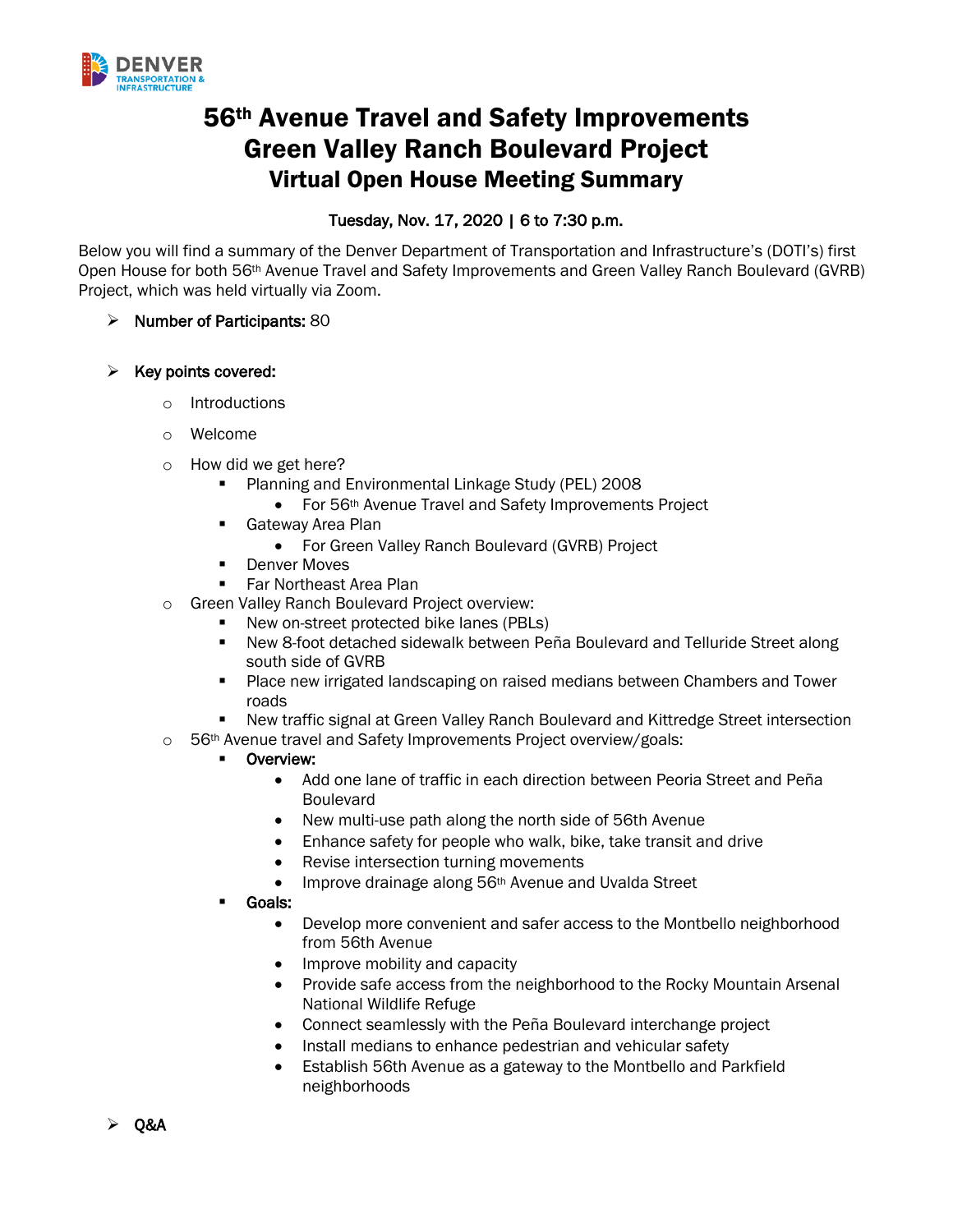## The following questions were asked by the public related to the Green Valley Ranch Boulevard project:

- $\circ$  Q: What is the timeline for this project? When is completion expected, specifically the traffic signal?
- $\circ$  A: Sidewalk construction is slated for early 2021. Timelines for additional construction elements are dependent on additional funding. Project scope and schedule will be finalized once more funding is confirmed.
- $\circ$  Q: What's the difference between a detached and an attached sidewalk?
- $\circ$  A: An attached sidewalk is directly adjacent to the curb and street. A detached sidewalk is separated from the curb by either a tree lawn or general lawn space. A detached sidewalk is more comfortable for pedestrians and are the City's standard.
- $\circ$  Q: Any plans for Protected Bike Lanes (PBLs) to connect to streets like Chambers Road and Memphis Street?
- $\circ$  A: There is a broader plan for future bike path connections on Green Valley Ranch Boulevard and throughout the City. You can find more information in the Denver Moves and Far Northeast Area plans. There are no plans for Chambers Road due to the existing shared sidewalk. There is not a proposed facility for Memphis Street due to the proposed trail connection to the east.
- $\circ$  Q: Will the irrigation consist of purple (recycled) water?
- $\circ$  A: Currently unknown. There is recycled water along the corridor, but we are still researching exactly how much is available, and how much the project will be able to use.
- $\circ$  Q: Has there been early coordination made by the project team with utility companies with key utility stakeholders?
- $\circ$  A: Yes, utility coordination has started between our designer, Muller Engineering, and utility stakeholders. Coordination will continue through design to determine and mitigate potential conflicts.
- o Q: Will there be any Green Infrastructure?
- $\circ$  A: This project will have landscaped medians. The City classifies green infrastructure projects as those with a need for clean water improvements. Since this neighborhood and project are not in a clean water targeted area, there are no clean water infrastructure aspects incorporated in this project.
- $\circ$  Q: How wide will the median be when completed? It's currently 40 feet wide.
- $\circ$  A: It will be reduced to about 20 feet wide.
- $\circ$  Q: Will there be opportunities to utilize storm water drainage to improve water quality, rather than rely on irrigation?
- o A: Plans and discussions around this topic are being reviewed at this time. However, design is not far enough along to determine a final decision.
- $\circ$  Q: Will the PBLs include bollards? If so, how far apart will the bollards be placed?
- $\circ$  A: Yes. Bollards will be spaced 40 feet apart, similar to the alignment east of Tower Road.
- $\circ$  Q: Why is landscaping being used rather than xeriscaping?
- $\circ$  A: The City prefers to see vegetation in the medians, and the City's Parks and Recreation Department does an excellent job of maintaining the landscaping.
- Q: Will there be protected crosswalks or an overpass?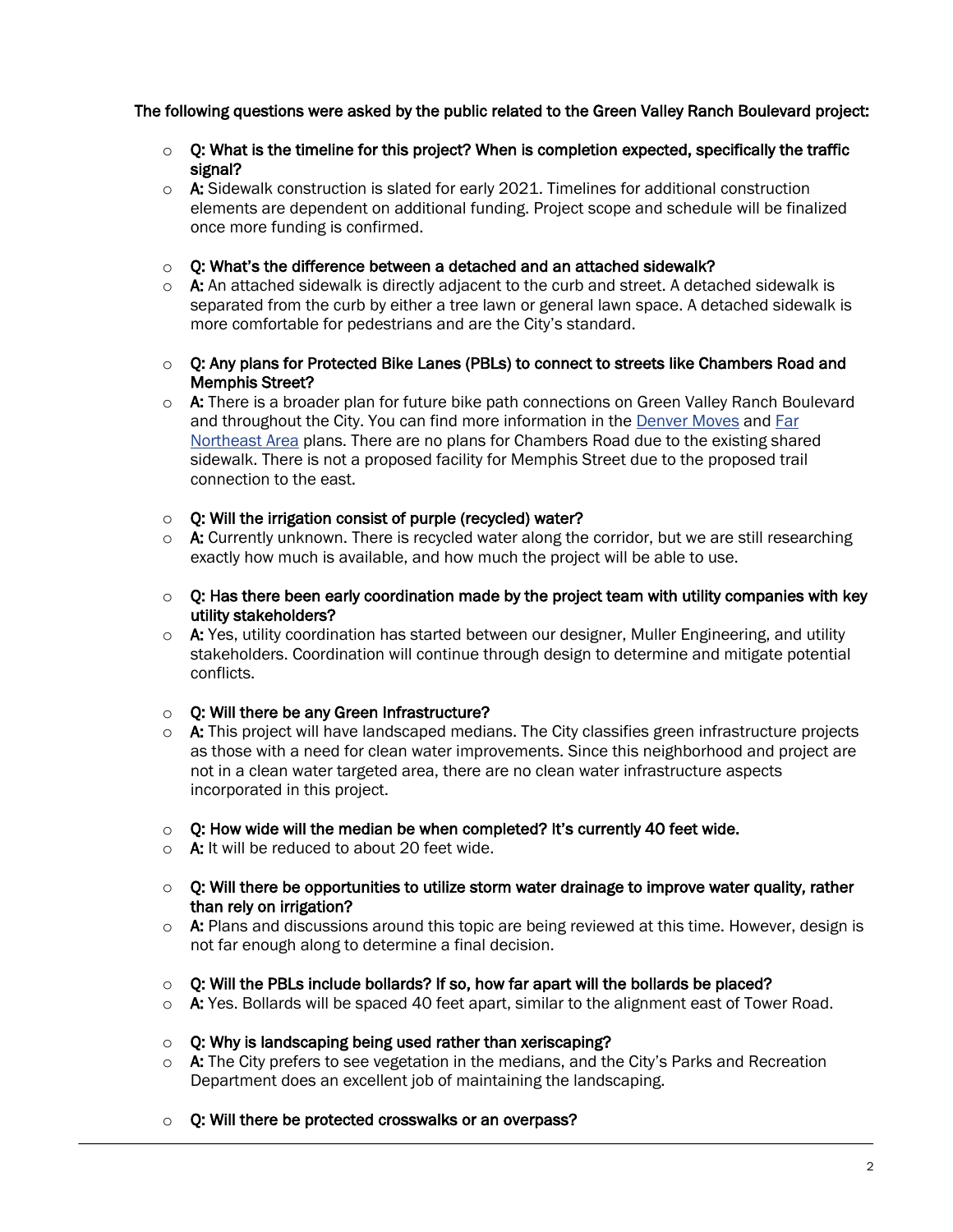- $\circ$  A: There will not be a pedestrian overpass, but there will be ADA-compliant, protected crosswalks at signalized intersections.
- $\circ$  Q: Will the median on Tower Road also be considered in this project?
- $\circ$  A: The median on Tower Road will be a separate project. This is one of the City's backlog projects. Project funding was cut due to COVID-19, so this project timeline and schedule is onhold and not part of the GVRB Project.
- $\circ$  Q: What's the timeline on completing the traffic signal at Kittredge Street and Green Valley Ranch Boulevard?
- $\circ$  A: This will be a full-turning movement signalized intersection. Project timeline will depend on available funding. More information is expected by early 2021.
- $\circ$  Q: Is financing for this project supported by the Ebert Metropolitan District, east of Telluride?
- $\circ$  A: Multiple sources are helping fund this project. Some of the funding was provided by the Gateway District, but the project team will look into other project funding sources.
- $\triangleright$  The following questions were asked by the public related to the 56<sup>th</sup> Avenue Travel and Safety Improvements project:
	- $\circ$  Q: When will the intersection of 56th Avenue and Telluride Street be completed?
	- $\circ$  A: This is not part of this project. The City is coordinating with the developer for future planning at this time.
	- $\circ$  Q: Will there be a crosswalk on the south side of 56<sup>th</sup> Avenue, between Memphis Street and Peña Boulevard, to access the park?
	- $\circ$  A: There will be continuous sidewalk on the south side of 56<sup>th</sup> Avenue. Through Peña Boulevard, past Peoria Street, there will be sidewalk on both sides of the street. Crosswalks and pedestrian signals will be at every signalized intersection (Peoria Street, Uvalda Street, Crowne Boulevard, Chambers Road, and Memphis Street) and the design team will consider seniors and persons with disabilities when looking at the phasing and timing of the signals along 56th Avenue. To access the Arsenal on the north side of 56th Avenue, we will be adding/enhancing crosswalks at the two current and three new signalized intersections Also, with the addition of the median, there will be space for pedestrians to stop so they can wait for a safe crossing. A multi-use path on the north side of 56th Avenue will also connect to the trailheads that the Arsenal has completed.

#### $\circ$  Q: What is the plan for managing additional traffic during construction?

- $\circ$  A: As part of the process for selecting a design-build team, the City will review the team's plans for managing traffic during construction and look to minimize impacts. We anticipate minimal traffic impacts because the existing 56<sup>th</sup> Avenue will eventually become the eastbound lanes, so all of the widening will take place north of the existing roadway. Pending Contractor traffic management plans, traffic is expected to remain open, eastbound and westbound (one lane in each direction) for majority of the project, while the roadway is widened to the north; however, certain phases of construction may require short-term closures, traffic shifts and access changes. There is not a Contractor or traffic plan in place at this time.
- $\circ$  O: Will there be a traffic light installed at the 56<sup>th</sup> Avenue and Uvalda Street intersection?
- o **A:** Yes. Crosswalk improvements will be implemented, as well.
- $\circ$  Q: Will improvements to 56<sup>th</sup> Avenue extend past Peoria Street? Perhaps along Central Park Boulevard?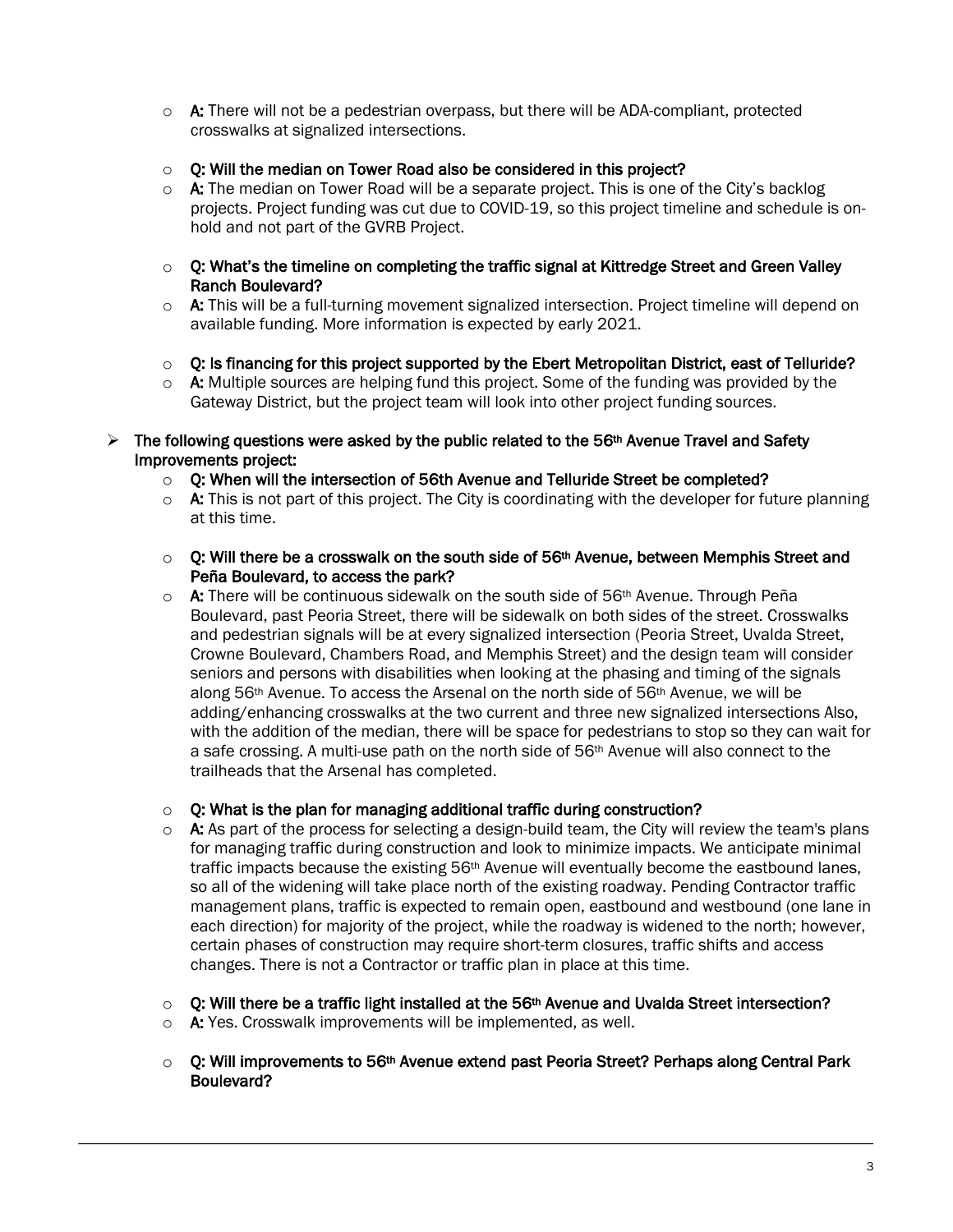- $\circ$  A: There are no plans in place at the moment to extend past Peoria Street. It is not part of this project.
- $\circ$  Q: Will you be able to turn into the new trailheads if you are travelling east on 56<sup>th</sup> Avenue?
- $\circ$  A: Not directly, no. However, U-turns will be permitted at the Chambers Road and Uvalda Street signals.
- $\circ$  O: Are there any extra safety measures planned to protect deer and other wildlife at the Refuge?
- $\circ$  A: Yes. One-way gates were installed at Chambers Road and Uvalda Street entrances to prevent wildlife from entering the Refuge through the fence.
- $\circ$  O: Why is parking be added? Is the parking for ADA trail access?
- $\circ$  A: The new parking lots were installed as part of the recent Rocky Mountain Arsenal Project. However, these lots were for visitors coming by car, rather than biking or walking, etc.

## $\circ$  O: Can the project start sooner?

- $\circ$  A: The team is now working on the requirements that the design-builder will need to comply with and the City is working on requesting qualifications from potential teams of contractors and designers related to their experience on this type of project. Once that selection process is complete, the design-builder will submit a more detailed project schedule which could include the ability to accelerate the project.
- $\circ$  Q: What is the project schedule timeline for sidewalks at Peoria Street?
- $\circ$  A: This is not part of this project. The contract went out to bid, and received no bids. The City is looking to combine it with another project or two before re-bidding it out. Due to the lack of bids received, it will be sent back out in early 2021.

## $\triangleright$  Live Poll Results

There were two live polls taken during the virtual open house. Here are the results from those who participated.

- 1. What Green Valley Ranch Boulevard improvements will be the most useful and beneficial to you?
	- § Additional sidewalk on the south side of Green Valley Ranch Boulevard 8%
		- Enhanced medians 8%
		- New on-street protected bike lanes 23%
		- New traffic signal 21%
		- All of the above 41%
- 2. What 56th Avenue improvements will be the most useful and beneficial to you?
	- Continuous multi-use trail 13%
	- Enhanced median 3%
	- § Additional travel lanes (traffic congestion relief) 45%
	- § Additional traffic signals 8%
	- All of the above 33%

#### $\triangleright$  Meeting Collateral

- o Virtual Open House platform
	- PowerPoint presentation
	- **•** Presentation information boards
	- Meeting recording